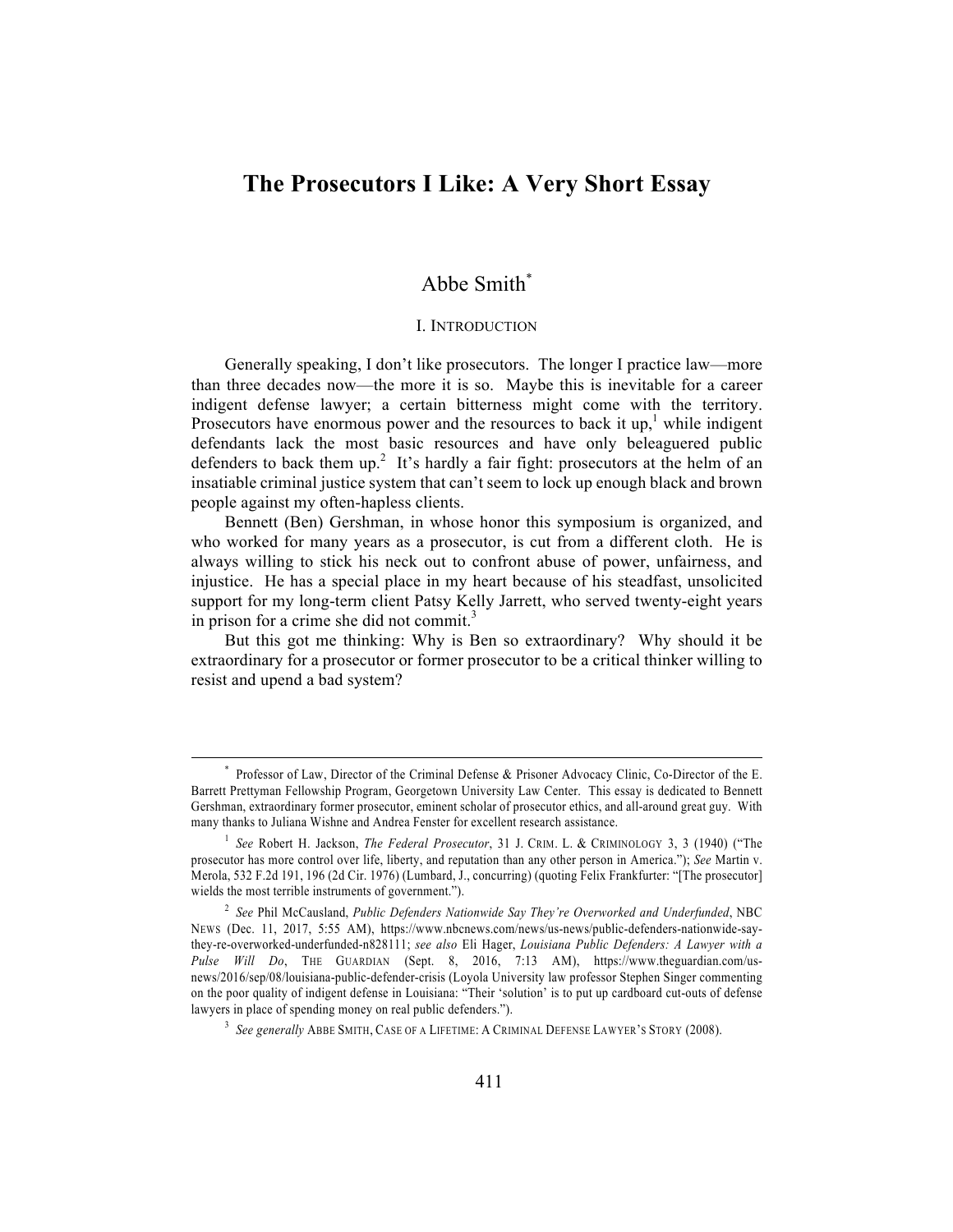In previous work, I have expressed skepticism about the idea of being a "good prosecutor" in a bad system.<sup>4</sup> It's not that I don't believe in the need for law enforcement. I believe the law must be enforced, but in a fair and just manner.<sup>5</sup> It's not that I don't believe some people need to be punished. Though I would like to see our current prison system razed to the ground and replaced by something more humane,<sup>6</sup> some people are dangerous and need to be separated from the rest of us.

My experience over the years in a variety of jurisdictions is that the most essential prosecutorial qualities—reasonableness, restraint, humility, compassion, a sense of perspective and proportion—are rarely on display. This is especially disturbing in a time of continuing mass incarceration.<sup>7</sup> To the extent that some "good people" are prosecutors, they are still implicated in the caging of America. $8$ 

Still, I want to try to be more *positive*. To honor Ben Gershman, I want to identify some prosecutorial models and articulate what makes them models. I have also been thinking about what it means to be a good prosecutor because of a flurry of media calls about Larry Krasner, the civil rights and criminal defense attorney who is now the Philadelphia District Attorney. (Full disclosure: Krasner is a former Defender Association of Philadelphia colleague, where we overlapped for a brief time.) Krasner ran for D.A. on a platform calling for the dismantling of the prisonindustrial complex and an end to mass incarceration.<sup>9</sup> Several reporters have asked whether he is an exception to my negative views about prosecutors and whether I would encourage my students to work for him.

I should confess that I have taken to answering these questions by saying that, for the first time in my life, I find myself rooting for two prosecutors: Robert Mueller and Larry Krasner. I hope the former gets his man, and the latter lets a lot of men (and women) go.

<sup>4</sup> *See* Abbe Smith, *Can You Be a Good Person and a Good Prosecutor?*, 14 GEO. J. LEGAL ETHICS 355 (2001).

<sup>&</sup>lt;sup>5</sup> See JILL LEOVY, GHETTOSIDE: A TRUE STORY OF MURDER IN AMERICA (2015) (examining the epidemic of unsolved murders of African-American men in the US).

<sup>6</sup> *See generally* Allegra M. McLeod, *Prison Abolition and Grounded Justice*, 62 UCLA L. REV. 1156 (2015) (discussing prison abolition and urging a "prison abolitionist ethic")*; see also* JOAN BAEZ, *Prison Trilogy (Billy Rose)*, *on* COME FROM THE SHADOWS (A&M Records 1972) ("And we're gonna raze, raze the prisons to the ground. Help us raze, raze the prisons to the ground.").

<sup>7</sup> Danielle Kaeble & Mary Cowhig, *Correctional Populations in the United States, 2016*, BUREAU OF JUST. STAT. (2018), https://www.bjs.gov/content/pub/pdf/cpus16.pdf (reporting that, although the number of incarcerated persons has been declining, as of the latest count, there are 2,162,400 people incarcerated in the United States); *see also id.* (reporting that 6,613,500 people are under correctional supervision, meaning that, overall, about 1 in 38 adults are under some form of correctional supervision).

<sup>8</sup> *See* Adam Gopnik, *The Caging of America: Why Do We Lock Up So Many People?*, THE NEW YORKER (Jan. 30, 2012), https://www.newyorker.com/magazine/2012/01/30/the-caging-of-america (examining mass incarceration).

<sup>&</sup>lt;sup>9</sup> See Daniel Denvir, *Philadelphia Just Elected the Most Radical DA in the Country—Now What?*, THE NATION (Nov. 10, 2017), https://www.thenation.com/article/philadelphia-just-elected-the-most-radical-da-in-thecountry-now-what/.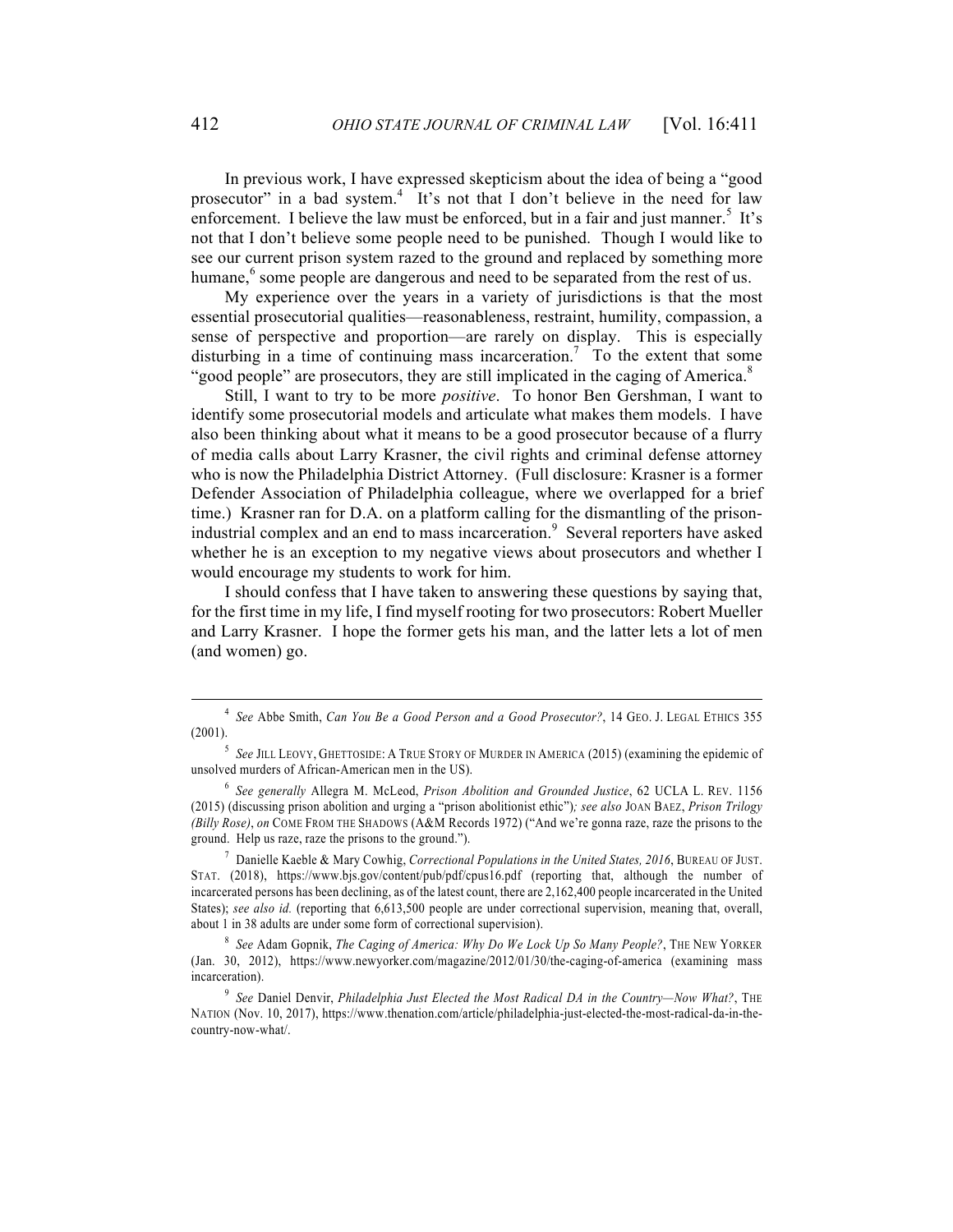But, after some consideration, this essay is not about Robert Mueller. Although he has laudable qualities<sup>10</sup>—and I continue to cheer him on—he is not the sort of enlightened, progressive, anti-mass incarceration prosecutor I have in mind for this essay. He is, at bottom, a deeply conventional prosecutor.<sup>11</sup> Krasner, on the other hand, may be the real thing.

An additional motivation for being a bit more positive in this essay is my students. I have managed to stay in touch with many former clinic students as they pursue careers in criminal law. Though most are public defenders or prisoners' rights lawyers, some are prosecutors. A former student recently wrote me the kind of letter that makes me want to be more generous about prosecutors than I otherwise tend to be:

Hi Abbe,

I wanted to let you know that I've accepted a position in the criminal division at the U.S. Attorney's Office in Fig. 1. I'll start in about six weeks.

Obviously, it's not criminal defense, but I'm excited about the impact I hopefully can make . . . . Throughout the interview process, I tried to highlight why I thought my clinic and other experience doing indigent defense work made me especially well-suited to wield the discretion and make the tough choices of a federal prosecutor. And I think that helped me stand out, which is encouraging.<sup>12</sup>

So, let me try to address—in a short essay—what it means to be a likable, admirable, progressive prosecutor, someone who doesn't simply perpetuate a bad system.

<sup>&</sup>lt;sup>10</sup> Mueller is widely known for his commitment to both "law and order" and "fairness." As longtime criminal defense lawyer Cristina Arguedas remarked about Mueller's appointment as US Attorney in San Francisco, "Normally, I wouldn't be saying, 'Let's nominate a straight white Republican cop as a US attorney,' but he's so superior." Peter Slevin & Dan Eggen, *FBI Nominee Lauded for Tenacity*, WASH. POST (July 31, 2001), https://www.washingtonpost.com/archive/politics/2001/07/30/fbi-nominee-lauded-for-tenacity/e2012e09-379e-479f-8bd3-8c2aef36152a/?utm\_term=.73b448eb32c8.

<sup>11</sup> *See generally* Elaine Shannon, *Robert Mueller: Straight Shooter with a Moving Target*, TIME (July 6, 2001), http://content.time.com/time/nation/article/0,8599,166567,00.html (providing biographical information about Mueller); Garrett M. Graff, *The Untold Story of Robert Mueller's Time in Combat*, WIRED (May 15, 2018, 5:30 AM), https://www.wired.com/story/robert-mueller-vietnam/ (providing biographical information about Mueller); Slevin & Eggen, *supra* note 10 (providing biographical information about Mueller); *see also* GARRETT M. GRAFF, THE THREAT MATRIX: THE FBI AT WAR IN THE AGE OF GLOBAL TERROR (2011) (exploring the transformation of the FBI from a domestic law enforcement agency into an international intelligence agency, led by Robert Mueller, the sixth director of the FBI).

<sup>&</sup>lt;sup>12</sup> Email from unnamed former student to Abbe Smith, Professor of Law, Georgetown University Law Center (May 23, 2018) (on file with author).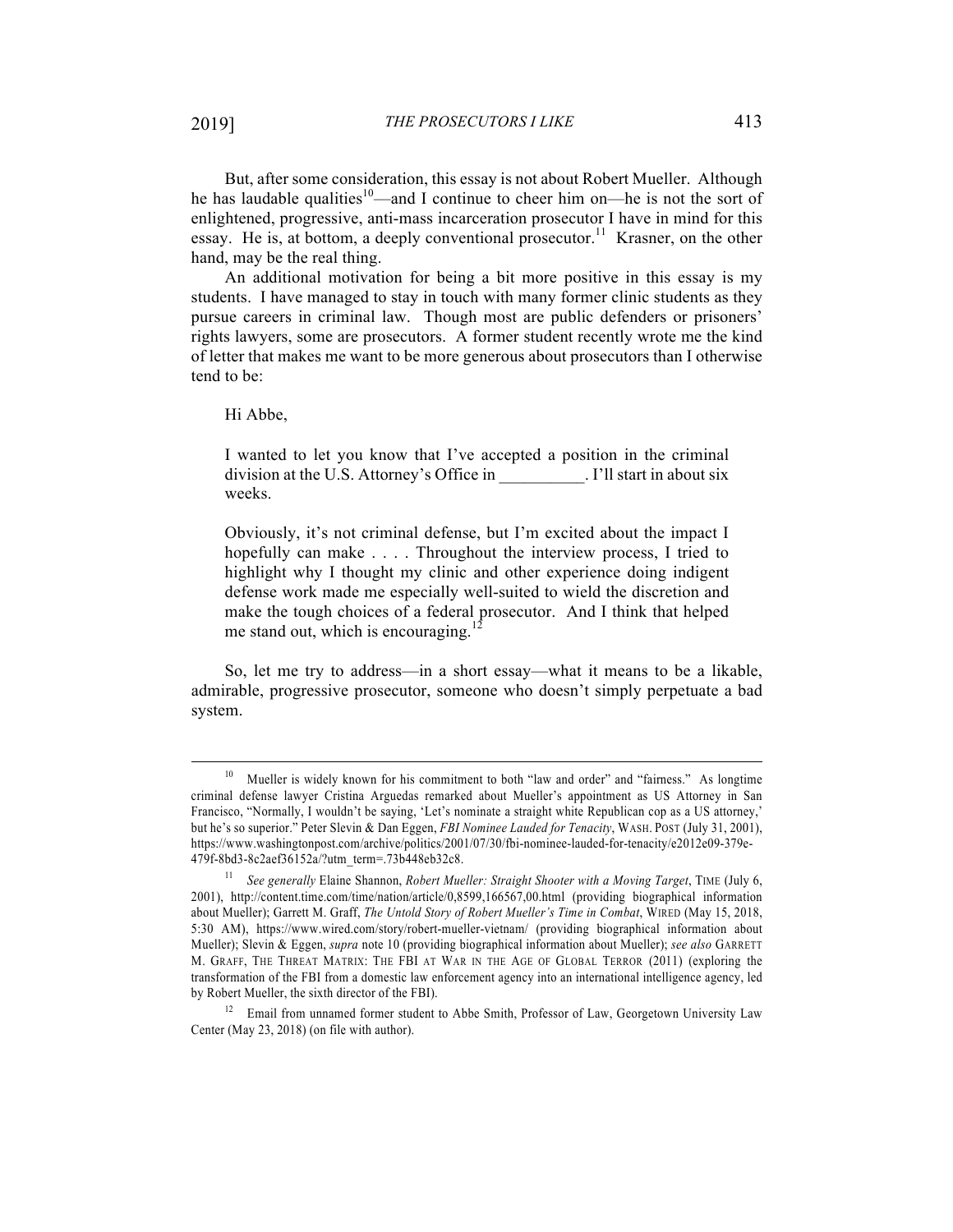#### II. MY DISLIKE OF PROSECUTORS

Before moving to the positive, I have to stay negative for just a minute. I don't want to mislead anyone into thinking I have suddenly become a prosecutorial "Pollyanna" or am backing off the first sentence in this essay. (Frankly, I struggled hard to begin that sentence with the preface "Generally speaking.") So, let me be explicit: I don't much care for prosecutors.

I have gotten in trouble for saying this in the past. It is apparently not the kind of thing an academic is supposed to say. When I first wrote about the prosecutor's role in a time of mass incarceration almost 20 years ago,  $13$  and presented the paper at a conference at Georgetown, one panelist—a former federal prosecutor turned law professor—was apoplectic. I thought she might have a heart attack at the mere suggestion that the decision to be a prosecutor raised moral and ethical questions. This was odd for a number of reasons, not the least of them being that the moral and ethical questions underlying criminal *defense* are constantly raised and even have a nickname: "The Cocktail Party Question"— "How can you defend those people?"<sup>14</sup> It strikes me as odd that this is a paper I've become known for—that I'm somehow "brave" for daring to question or criticize prosecutors.

What do I mean when I say I don't (generally) like prosecutors? I confess this is both personal and professional. There's a prosecutor personality type—which admittedly is a generalization—that I don't care for. My rendition of this particular personality is inspired by that scene in Woody Allen's "Annie Hall" when Woody Allen/Alvy Singer's first grade classmates stand up and say who they will be when they grow up—the head of a profitable trust company, the president of a plumbing company, a heroin and methadone addict, and a tallis salesman.<sup>15</sup>

I think the first grader headed for a career as a prosecutor is the one who raises his or her hand to tell the teacher, "Abbe is chewing gum." Meanwhile, the wouldbe criminal defense lawyer gets in trouble for talking too much in class. (Or, as my friend Catherine told her mother about an early report card: "I got a D in something that starts with C and means behavior.")

But my dislike is mostly professional. It is based on innumerable encounters with prosecutors who throw their institutional weight around for no good reason. This happens in many settings, but especially in charging decisions, plea negotiation, and sentencing. 16 They go for the most serious charge they can prove, or the charge

<sup>13</sup> *See* Smith, *supra* note 4.

<sup>&</sup>lt;sup>14</sup> See generally HOW CAN YOU REPRESENT THOSE PEOPLE (ABBE SMITH & MONROE H. FREEDMAN, eds.) (2013) (a collection of essays addressing the Cocktail Party Question).

<sup>&</sup>lt;sup>15</sup> ANNIE HALL (United Artists 1977).

<sup>16</sup> *See* Cynthia Alkon, *Hard Bargaining in Plea Bargaining: When Do Prosecutors Cross the Line?*, 17 NEV. L.J. 401 (2017) (arguing for limits on certain coercive prosecutorial tactics in plea bargaining); Bennett Gershman, *Threats and Bullying by Prosecutors*, 46 LOY. U. CHI. L.J. 327 (2014) (discussing how US prosecutors use vast charging and sentencing power to coerce defendants to plead guilty and cooperate).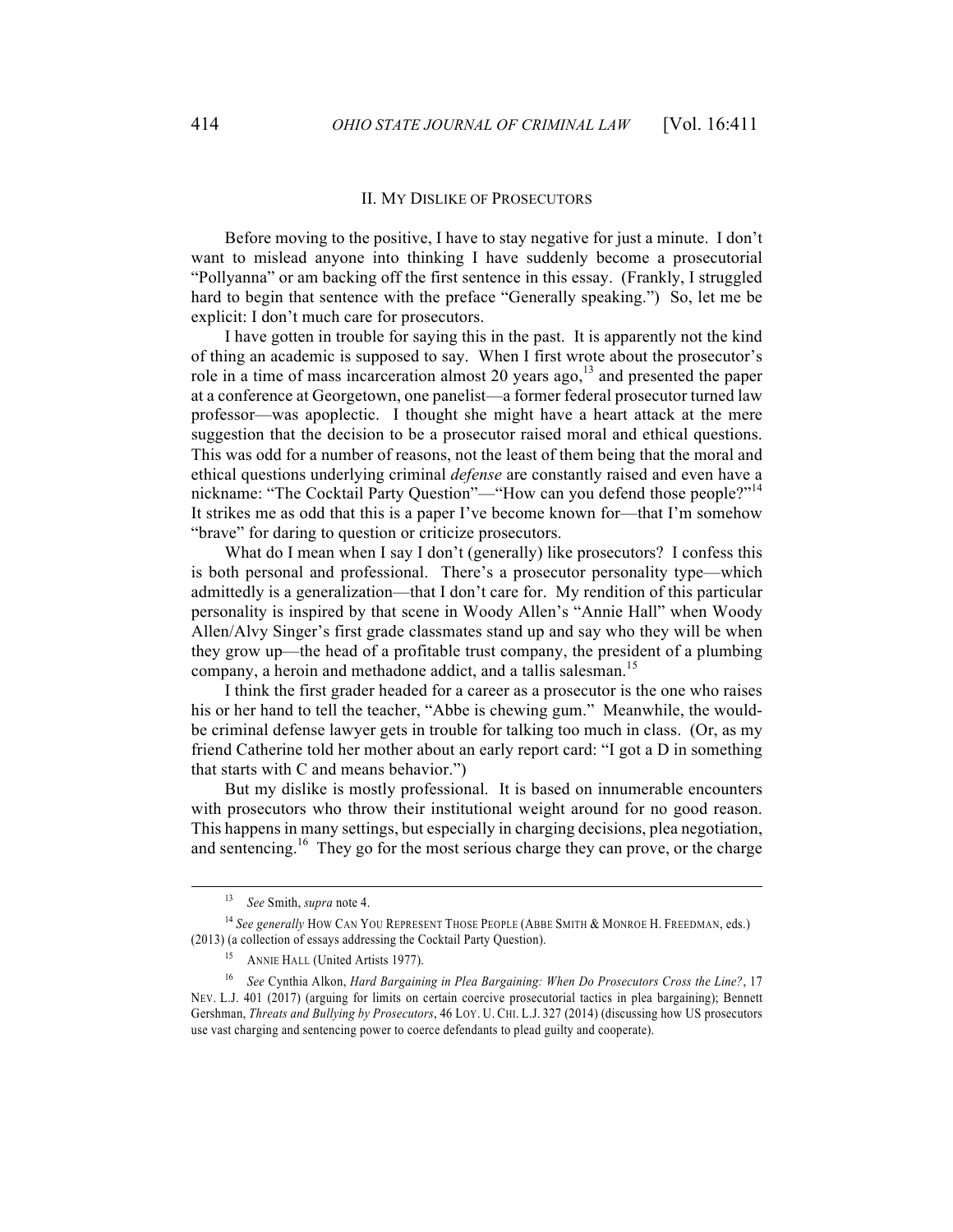that carries the most punishment, not the one that makes most sense under the circumstances.<sup>17</sup> The notion of proportionality—that punishment should fit the particular crime, not the provable charge—is seldom considered. Of course, there are other problems as well, including not abiding by discovery and *Brady* obligations,<sup>18</sup> a persistent and peculiar lack of skepticism about police testimony and so-called forensic evidence, and intransigence in the face of evidence of innocence, especially post-conviction.<sup>19</sup>

By and large, prosecutors are condescending and contemptuous. They are unable to see the good in a criminal defendant and relish the opportunity to dress defendants down. Maybe this is out of insecurity. There seems to be an imperative that prosecutors appear sure of themselves, no matter how unsure they actually are.

Former federal prosecutor turned law professor, Bruce Green, wasn't like this. He says he always felt sad on the morning of a sentencing.<sup>20</sup> He did not enjoy seeing a fellow human groveling and in disgrace. I wish more prosecutors felt this way. A sentencing hearing is sad. The violent weight of the law is about to come down on an individual.<sup>21</sup> It's not that I want prosecutors to be depressed every single day of their working life, but the meting out of a sentence is a serious reckoning for a wrongdoer in a moment of great vulnerability.

I've tried to keep an open mind about prosecutors—partly because of letters from former students like the one I shared earlier—but to no avail. Like Charlie Brown believing *this* time Lucy will hold the football for him to kick, I give new prosecutors I encounter the benefit of the doubt. But inevitably, like Lucy, they grab the ball away.

## III. LARRY KRASNER: RADICAL RENEGADE PROSECUTOR IN A RETROGRADE TIME

And now comes Larry Krasner, a true reformer, perhaps the first-ever "decarceration" prosecutor.<sup>22</sup> He has done some amazing things since being elected

<sup>&</sup>lt;sup>17</sup> Memorandum on Crim. Charging Pol'y from Att'y Gen. Jeff Sessions to all Fed. Prosecutors (May 10, 2017) https://apps.washingtonpost.com/g/documents/national/jeff-sessionss-criminal-charging-policy/2432/ (directing all federal prosecutors to charge federal defendants with the most serious provable crimes with the most serious penalties).

<sup>&</sup>lt;sup>18</sup> Brady v. Maryland, 373 U.S. 83 (1963) (holding that the prosecution must turn over all evidence that might exonerate the defendant to the defense).

<sup>19</sup> *See generally* Laurie L. Levenson, *The Problem with Cynical Prosecutor's Syndrome: Rethinking a Prosecutor's Role in Post-Conviction Cases*, 20 BERKELEY J. CRIM. L. 335 (2015).

<sup>&</sup>lt;sup>20</sup> Professor Green has shared this experience in many conversations with the author.

<sup>21</sup> *See* Robert M. Cover, *Violence and the Word*, 95 YALE L.J.1601 (1986) (examining law's violence); *id.* at 1608 ("The experience of the prisoner is, from the outset, an experience of being violently dominated . . .").

<sup>&</sup>lt;sup>22</sup> See Philadelphia DA Wants to Dismantle Mass Incarceration From the Inside Out, WBUR (updated Apr. 18, 2018, 2:55 PM), http://www.wbur.org/hereandnow/2018/04/18/philadelphia-da-larry-krasnerincarceration (reporting on Krasner's commitment to ending mass incarceration); *See also* Chris Palmer, *In latest Edict, Philly DA Larry Krasner Tells Prosecutors to Seek Lighter Sentences, Estimate Costs of Incarceration*, Philly.com (updated Mar. 15, 2018, 5:13 PM), http://www.philly.com/philly/news/crime/philadelphia-district-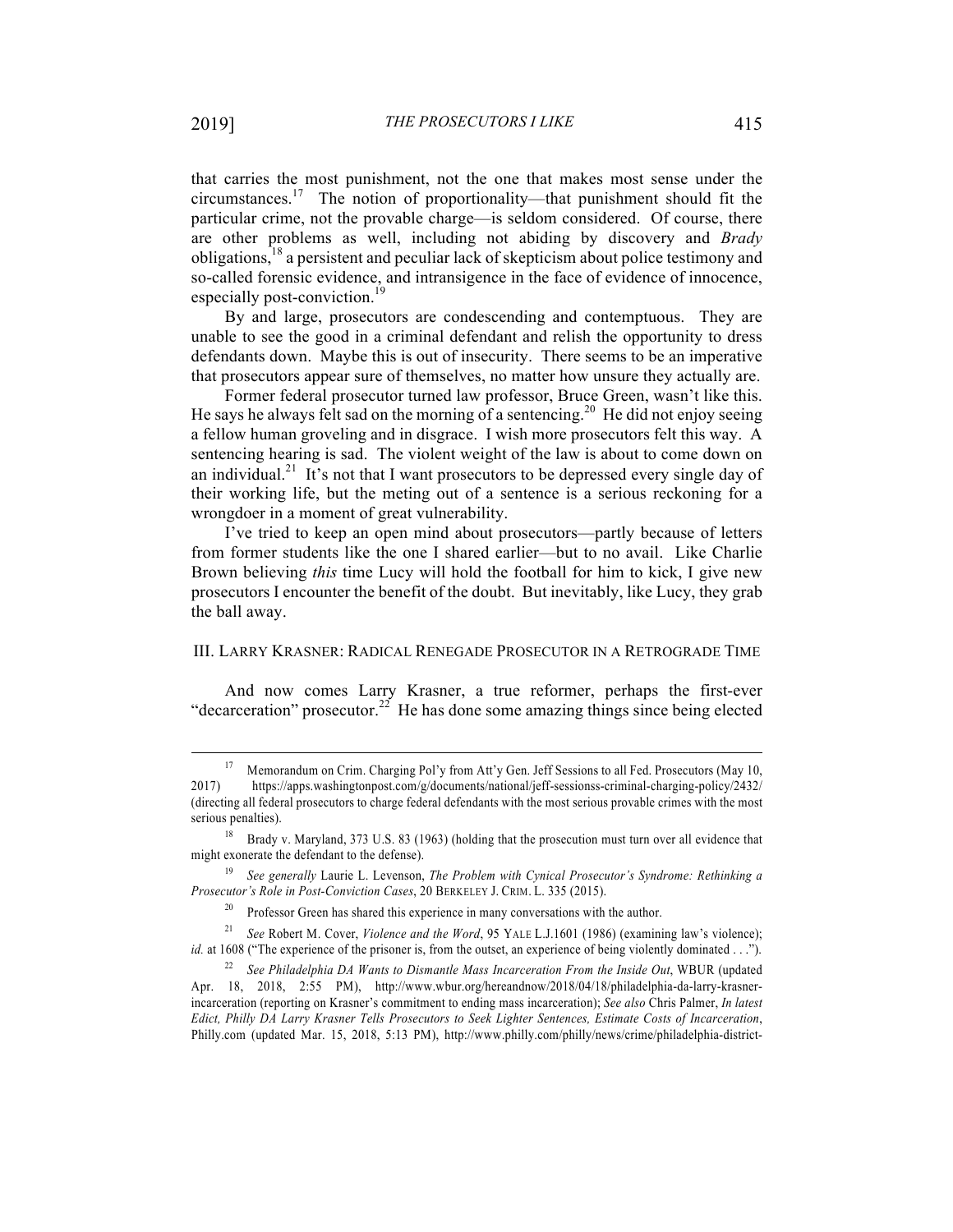Philadelphia DA in November 2017: firing more than 30 overzealous prosecutors; eliminating requests for cash bail in most nonviolent cases; ordering line prosecutors to seek lighter sentences and provide sentencing judges with the price tag for the sentences they propose.<sup>23</sup> He's become the embodiment of the "Progressive" Prosecutor", the prosecutor to watch.

I admit that I feel kind of excited about Krasner. I am not alone in this.<sup>24</sup> A handful of my former students and colleagues at the Defender Association of Philadelphia have joined his staff. My very favorite criminal court judge is one of Krasner's deputies.<sup>25</sup> A former defender colleague is the other.<sup>26</sup> My hope is that Krasner becomes a national leader with the chops to usher in an era of meaningful criminal justice reform and change prosecutorial culture.

This is a tall order.

First, I feel compelled to point out that Krasner's influence as a national figure in prosecutorial reform might be limited by the fact that he is far from a dyed-in-thewool prosecutor. As a civil rights lawyer, he was mostly focused on suing the police<sup>27</sup> and working on behalf of social and racial justice activists like those involved in the Black Lives Matter movement.<sup>28</sup>

Second, it isn't easy to be a prosecutorial reformer, no matter one's background. Krasner is *different*, but we've heard this before. Manhattan DA Cyrus Vance Jr., Los Angeles DA Jackie Lacey, and New Orleans DA Leon Cannizzaro all ran for office as aggressive reformers, but continued a range of harsh prosecutorial practices, like zealously prosecuting panhandlers (especially in fancy

25 Max Mitchell, *Krasner Names Ex-Judge Temin as First Assistant*, LAW.COM (Jan. 11, 2018, 10:36 AM), https://www.law.com/thelegalintelligencer/sites/thelegalintelligencer/2018/01/11/krasner-names-ex-judge-teminas-first-assistant/?slreturn=20180702165553 (reporting that Larry Krasner appointed former Common Pleas Court Judge Carolyn Engel Temin as his first assistant and noting that Temin had been both a public defender and a prosecutor before being elected to the bench in 1983).

26 Joe Trinacria, *DA Larry Krasner Appoints Second Second-in-Command*, PHILADELPHIA MAGAZINE (Feb. 28, 2018), https://www.phillymag.com/news/2018/02/28/krasner-first-assistants/ (reporting Krasner's appointment of Robert L. Listenbee, longtime public defender and chief of the juvenile defense unit at the Defender Association of Philadelphia, who was also chief of the Justice Department's Office of Juvenile Justice and Delinquency Prevention during the Obama administration, as his second First Assistant District Attorney).

27 *See* Harrison Jacobs, *The Most Progressive Candidate in a Generation Sued Police 75 Times—Now, He's Poised to Run Law Enforcement in One of the US's Biggest Cities*, BUSINESS INSIDER (Nov. 5, 2017, 10:38 AM), http://www.businessinsider.com/who-is-larry-krasner-district-attorney-philadelphia-progressive-democrat-2017-11.

28 *See Meet Larry: A True Reformer for Philadelphia*, KRASNER FOR DISTRICT ATTORNEY, https://krasnerforda.com/meet-larry# (last visited Aug. 8, 2018).

attorney-larry-krasner-plea-deals-shorter-sentences-cost-of-mass-incarceration-20180315.html (Krasner announcing policies to reduce the number of people behind bars).

<sup>23</sup> Max M. Marin, *Philly's Progressive New DA Is Testing the Limits of Change from Within*, IN THESE TIMES (June 25, 2018), http://inthesetimes.com/article/21196/Larry-Krasner-philadelphia-bernie-sanders-districtattorney-jail/.

<sup>24</sup> *See* Shaun King, *Philadelphia DA Larry Krasner Promised a Criminal Justice Revolution. He's Exceeding Expectations*, THE INTERCEPT (Mar. 20, 2018, 3:59 PM), https://theintercept.com/2018/03/20/larrykrasner-philadelphia-da/.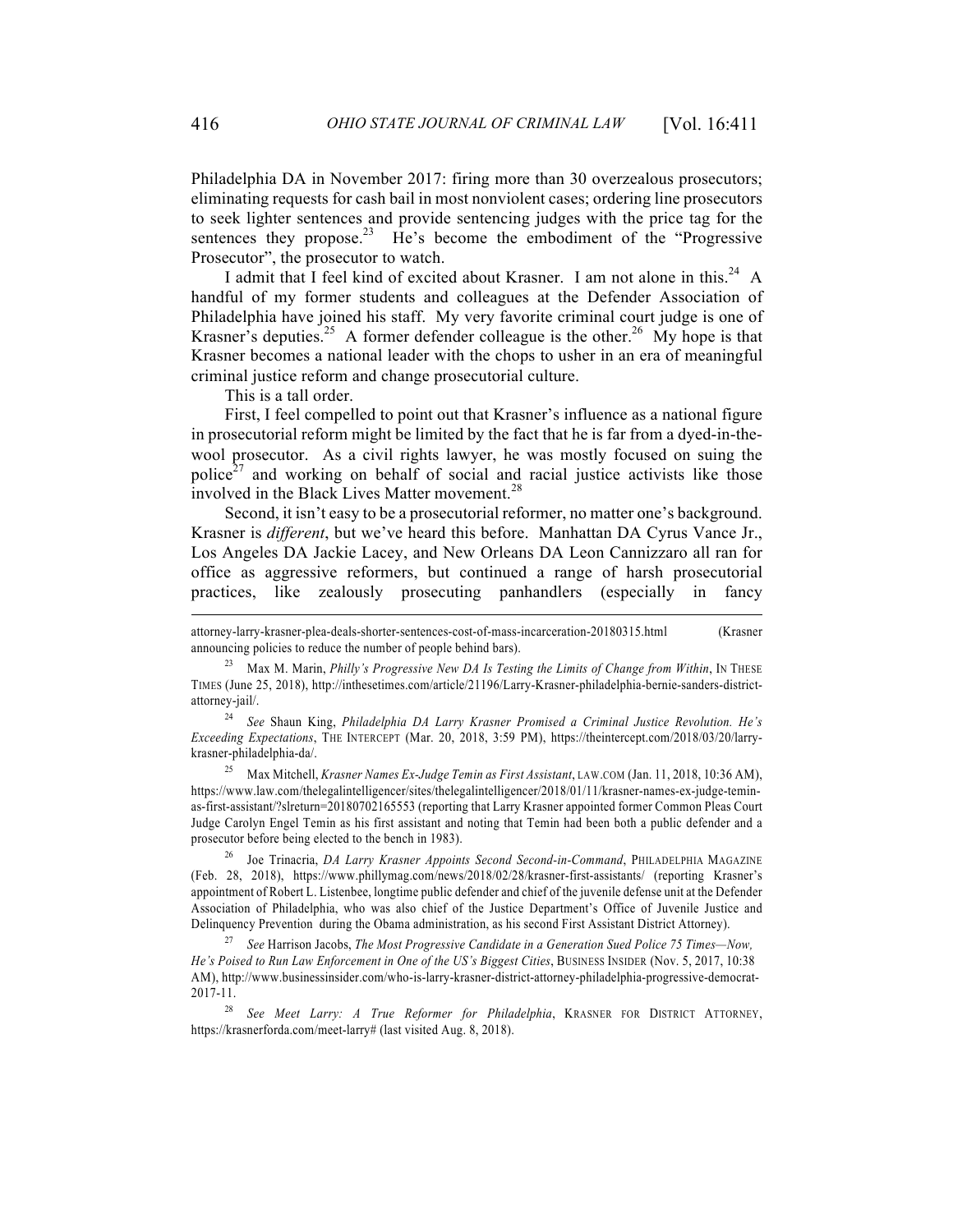neighborhoods).29 Dallas DA Craig Watkins, avowed reformer and the first black chief prosecutor in Texas, now has a cloud over his head.<sup>30</sup> Prosecutors like to claim they are reformers or progressives—at least in certain parts of the country.<sup>31</sup>

Like Krasner, Cook County State's Attorney, Kimberly Foxx, is someone to watch.<sup>32</sup> The first African-American woman to lead the second largest prosecutor's office in the country, she ran on a reformist platform, vowing to make a variety of changes. Foxx has done some great things, including overturning convictions in over 20 cases, many involving police misconduct.<sup>33</sup> But, her office has not fully embraced bail reform, has done little to protect immigrants from the collateral consequences of prosecution, and has not reduced the volume of petty drug cases.<sup>34</sup> This is not all Foxx's fault. She faces resistance both inside and outside her office: an established office culture that resists doing things differently, county budget cuts, hostility from some judges, and hostility from the Fraternal Order of Police.<sup>35</sup>

There are a host of challenges for Krasner, too. Philadelphia has the third highest crime rate of the ten largest US cities and the fourth highest incarceration

31 *See, e.g.*, Justin Jouvenal, *A Judge Appears to be the First in Northern Virginia to Drop Cash Bonds*, WASH. POST (June 14, 2018), https://www.washingtonpost.com/local/public-safety/a-judge-appears-to-be-thefirst-in-northern-virginia-to-drop-cash-bonds/2018/06/14/848d9a4c-5ea0-11e8-b2b8- 08a538d9dbd6\_story.html?utm\_term=.38d1176d76ce.

32 There are others, as well: San Francisco DA George Gascon; Brooklyn DA Eric Gonzales; Portsmouth, Virginia Commonwealth's Attorney Stephanie Morales; Mark Gonzalez, Nueces County, Texas DA; Patricia Cummings, former head of the Dallas County DA's Conviction Integrity Unit, and now chief of the Philadelphia DA's Conviction Review Unit. In August 2018, African-American criminal defense lawyer Wesley Bell unseated longtime St. Louis County prosecutor Robert McCulloch, the prosecutor who declined to charge police officer Darren Wilson in the shooting of unarmed black teen Michael Brown. Bell ran on a platform of expanding diversionary programs, reforming cash bail, and treating people in the criminal justice system fairly. *See* Farah Stockman, *In Ferguson, Four Years After Riots, a Primary Victory 'Gives Us Hope*,*'* N.Y. TIMES, Aug. 9, 2018, at A12 (reporting about Bell's win in the Democratic primary for St. Louis County Prosecutor and noting there is no Republican candidate in the November general election). The *New York Times* calls Bell's win "part of a broader movement to elect a new breed of prosecutor—candidates who will run on promises to make the criminal justice system more fair to the poor; rather than typical tough-on-crime pledges." *Id*.

33 *See* Megan Crepeau, *After Momentous Week, Prosecutor Kim Foxx Says 'We Have to Right Wrongs*,*'* CHI. TRIBUNE (Nov. 20, 2017, 6:50 AM), http://www.chicagotribune.com/news/local/breaking/ct-met-kim-foxxwrongful-convictions-20171117-story.html.

34 *See* Maya Dukmasova, *Kim Foxx Gets a Report Card*, CHI. READER (Dec. 7, 2017, 4:27 PM), https://www.chicagoreader.com/Bleader/archives/2017/12/07/kim-foxx-gets-a-report-card (reporting on Cook County State's Attorney Kim Foxx's progress on several reform issues based on a report by Reclaim Chicago, the People's Lobby, and the Chicago Appleseed Fund for Justice).

35 *Id.*

<sup>29</sup> *See* Marin, *supra* note 23; *See also* Josie Duffy Rice, *Cyrus Vance and the Myth of the Progressive Prosecutor*, N.Y. TIMES (Oct. 16, 2017), https://www.nytimes.com/2017/10/16/opinion/cy-vance-progressiveprosecutor.html (discussing the ways in which several so-called progressive prosecutors are not progressive at all).

<sup>30</sup> *See* Eric Celeste, *The Two Sides of Craig Watkins*, D MAGAZINE (Oct. 2013), https://www.dmagazine.com/publications/d-magazine/2013/october/the-two-sides-of-district-attorney-craigwatkins/ (noting that Watkins has backpedaled on the death penalty, fired good prosecutors for political reasons, and engaged in foolish and/or corrupt conduct, such as having his law license suspended for nonpayment of dues, driving a county car into the side of his house, and buying a \$3000 tuxedo with campaign funds).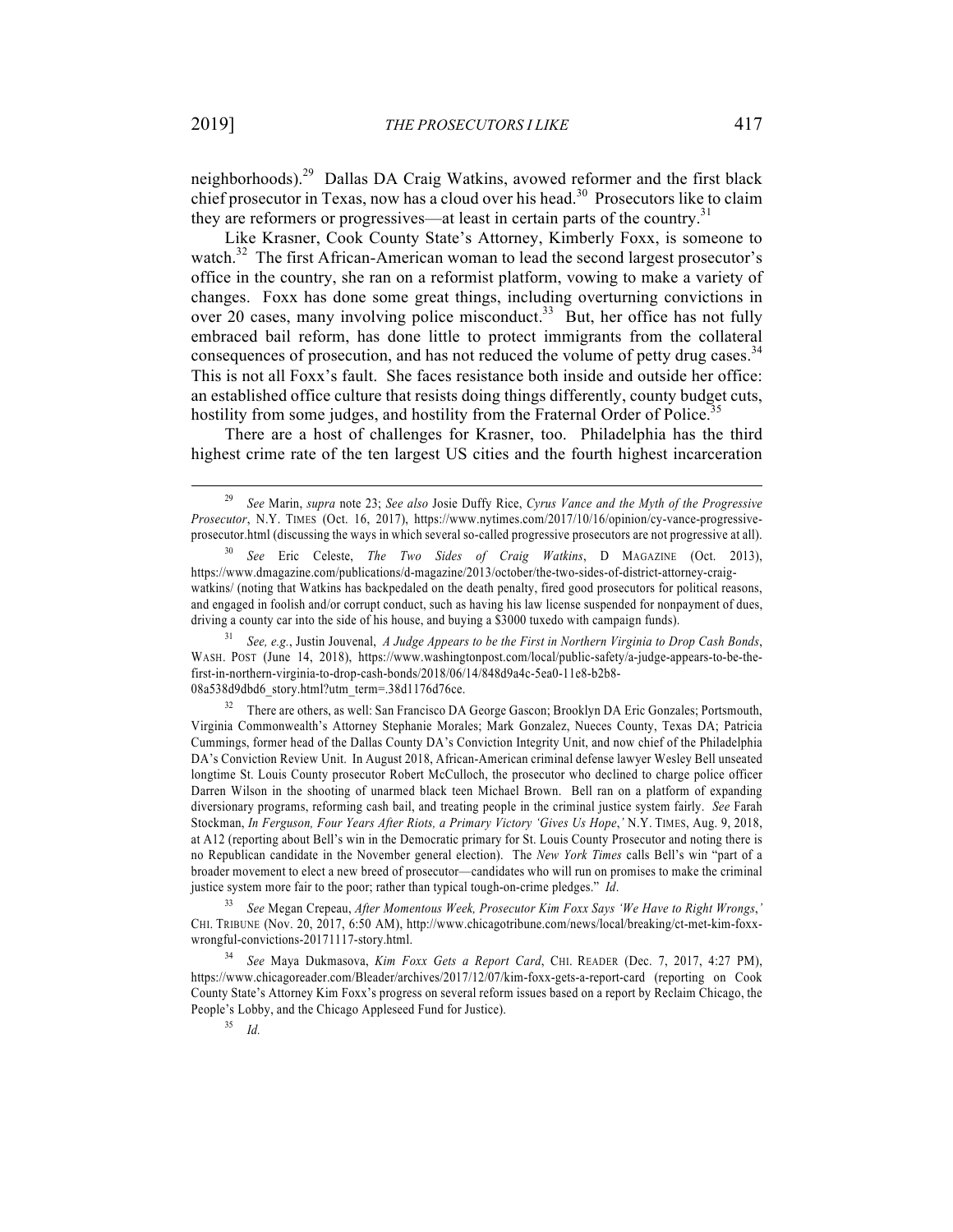rate of any city. $36$  Despite pressure from both activists and city officials, the local court system has expressed little interest in reforming its "automatic detainer" policy for probation and parole violators, which accounts for fifty percent of the county jail population.37 And Krasner has, so far, been unsuccessful in renegotiating sentences for juvenile lifers and he has had mixed success in reducing the court system's reliance on cash bail.<sup>38</sup>

To Krasner's credit, he seems to understand there are limits to what he can accomplish, no matter how ambitious his reform agenda. As he said to a reporter, "Ten or 15 years, they [will] all look back and go, 'It wasn't enough, they should have gone much farther, what a bunch of half-steppin' apologists."<sup>39</sup>

Third, although prosecutors wield enormous power, it seems unlikely that a single progressive prosecutor—even one with a revamped staff—can fix a criminal justice system that has ravaged black and brown communities for decades. Moreover, should we look to *prosecutors* to dismantle our ever-growing system of public and private jails and prisons?<sup>40</sup>

Unfortunately, it appears the 30-plus "bad" prosecutors Krasner got rid of in Philadelphia have been snapped up by other nearby  $DA$  offices.<sup>41</sup> This is what happens when you get rid of cockroaches in New York City; they move to a neighbor's apartment.

The Larry Krasner dream is especially important, if improbable, during the Trump era, with Jeff Sessions the Attorney General of the United States. I can't help thinking about all the former federal prosecutors, now legal academics, who proudly maintain they weren't anything like conviction-obsessed state prosecutors. They insist they were always reform-minded. Sessions would be their boss now, and he is not remotely interested in criminal justice reform. He believes in overcharging for all and prison for all<sup>42</sup> with no misgivings whatsoever about private prisons.<sup>43</sup> He believes the system should come down especially hard on immigrants.<sup>44</sup>

<sup>41</sup> The author learned this from numerous lawyers practicing in Pennsylvania.

42 *See* Sessions, *supra* note 17.

43 *See* Ryan J. Reilly & Ben Walsh, *Jeff Sessions Reverses Obama-Era Policy That Curtailed DOJ's Private Prison Use*, HUFFINGTON POST (Feb. 24, 2017, 4:39 PM), https://www.huffingtonpost.com/entry/dojprivate-prisons-sessions\_us\_58af529ce4b0a8a9b780669a.

44 *See* David Shortell, *Sessions Reiterates Support for Hardline Immigration Policy as Criticism Continues*, CNN POLITICS (June 25, 2018), https://www.cnn.com/2018/06/25/politics/sessions-zero-tolerance-

<sup>36</sup> *See* Marin, *supra* note 23.

<sup>37</sup> *Id.*

<sup>38</sup> *Id.*

<sup>39</sup> *Id.*

<sup>40</sup> *See* Collier Meyerson, *Prosecutors Keep Their Jobs by Putting People in Jail. Can They Be Leaders in the Fight for Criminal-Justice Reform?*, THE NATION (Nov. 14, 2017), https://www.thenation.com/article/prosecutors-keep-their-jobs-by-putting-people-in-jail-can-they-be-leaders-inthe-fight-for-criminal-justice-reform/.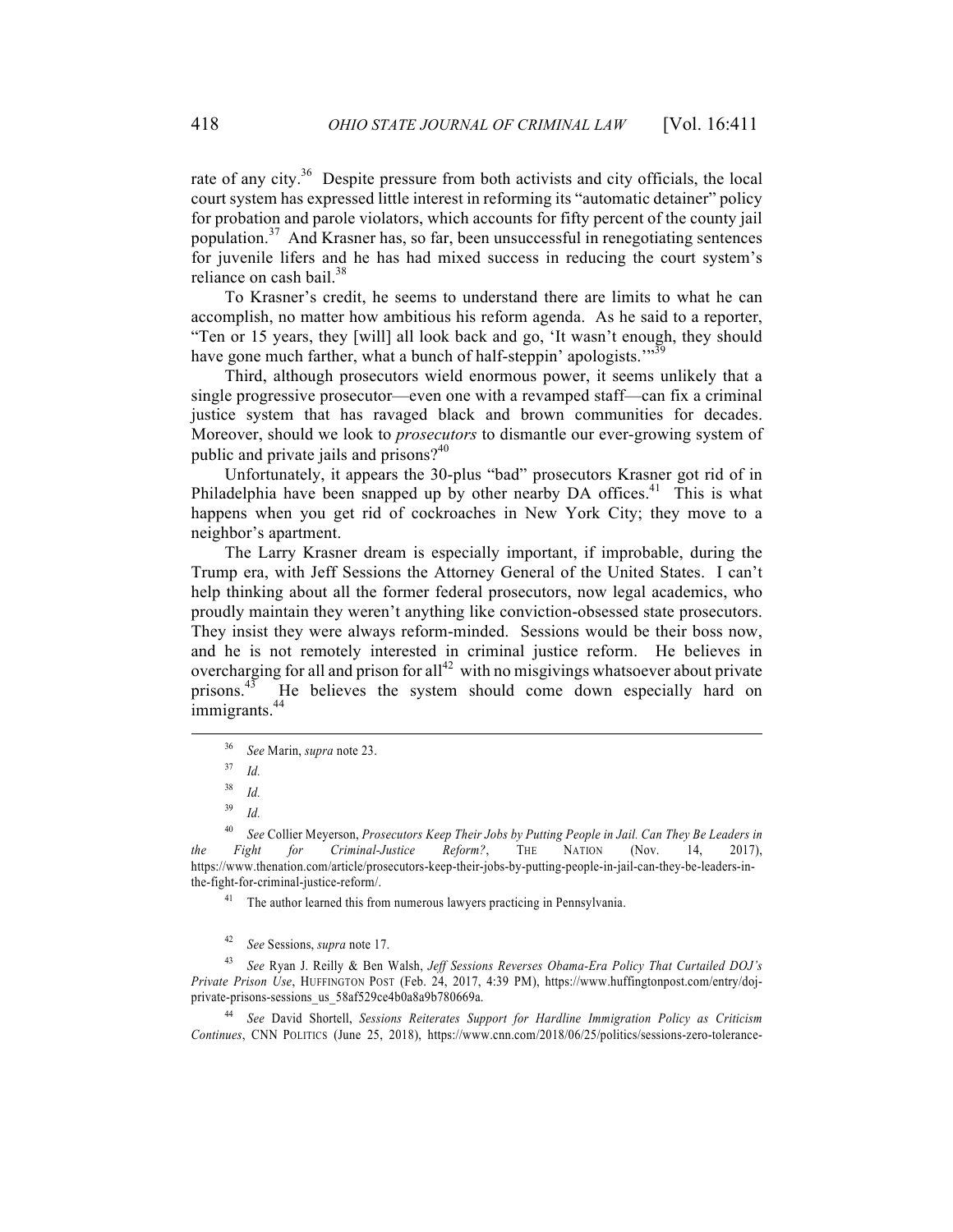Here is what one federal prosecutor—Ryan Patrick, the United States Attorney for the Southern District of Texas, and father of three small children—said about Sessions' "zero-tolerance" policy for people crossing the border without papers, and for separating children from their parents:

Well, it is a policy choice by the President and by the attorney general . . . [There can be no exceptions for] an entire population of crossers just because they come in in a family unit or they have a child with them and we simply ignore them on the criminal prosecution [sic]. They're still crossing the border illegally . . . . We are following the law [even though] [t]here's going to be some situations that are going to be regrettable or that break your heart . . . [I]t is unfortunate.<sup>45</sup>

To my knowledge, not a single federal prosecutor said "No" to Sessions' zerotolerance policy, separating children from parents, or throwing the book at every defendant. These are federal prosecutors, the cream of the prosecutor crop. They tend to be more accomplished and prestigiously educated than their state counterparts. It would not be impossible to resist cruel and regressive policies, but no current prosecutor seems to be able to. In the 19th century, law enforcement officers in Boston and Cleveland refused to collaborate in slave hunting and denied federal authorities the use of their jails. Eventually, the Fugitive Slave Act became nearly unenforceable in many parts of the North.<sup>46</sup> But, it required people in positions of authority to *resist*. It required imagination and guts.

## IV. ARTICULATING THE QUALITIES AND OBJECTIVES OF A TRULY PROGRESSIVE, REFORM-ORIENTED, DECARCERATION PROSECUTOR

Notwithstanding the challenges and doubts, Larry Krasner, Kim Foxx, and others<sup>47</sup> offer a helpful blueprint for progressive prosecution in a time of mass incarceration. Progressive prosecutors recognize that a criminal conviction, in and of itself, is a devastating event with profound, life-altering consequences—and not all misbehavior needs to result in a criminal record. Progressive prosecutors recognize the humanity in criminal defendants, no matter the crime, and understand that the lowest moment in a person's life is just that, a low point.<sup>48</sup>

immigration/index.html (reporting that Attorney General Jeff Sessions defended the administration's "zero tolerance" immigration policy in a speech as criticism over the separation of parents and children mounted).

<sup>45</sup> Steven Lubet, *On Juneteenth, Let's Commit to Ending Separation of Parents and Children at the Border*, CNN (updated June 19, 2018, 8:08 AM), https://www.cnn.com/2018/06/19/opinions/juneteenth-trumpseparation-migrant-families-lubet/index.html.

<sup>46</sup> *Id.*

<sup>47</sup> *See* Jouvenal, *supra* note 31.

<sup>48</sup> *See* Dave Davies, *Larry Krasner: The 'Un-Prosecutor' Candidate*, WHYY NEWSWORKS (Mar. 22, 2017), https://krasnerforda.com/the-latest/2017/3/22/newsworks-interview (Krasner noting that he has spent at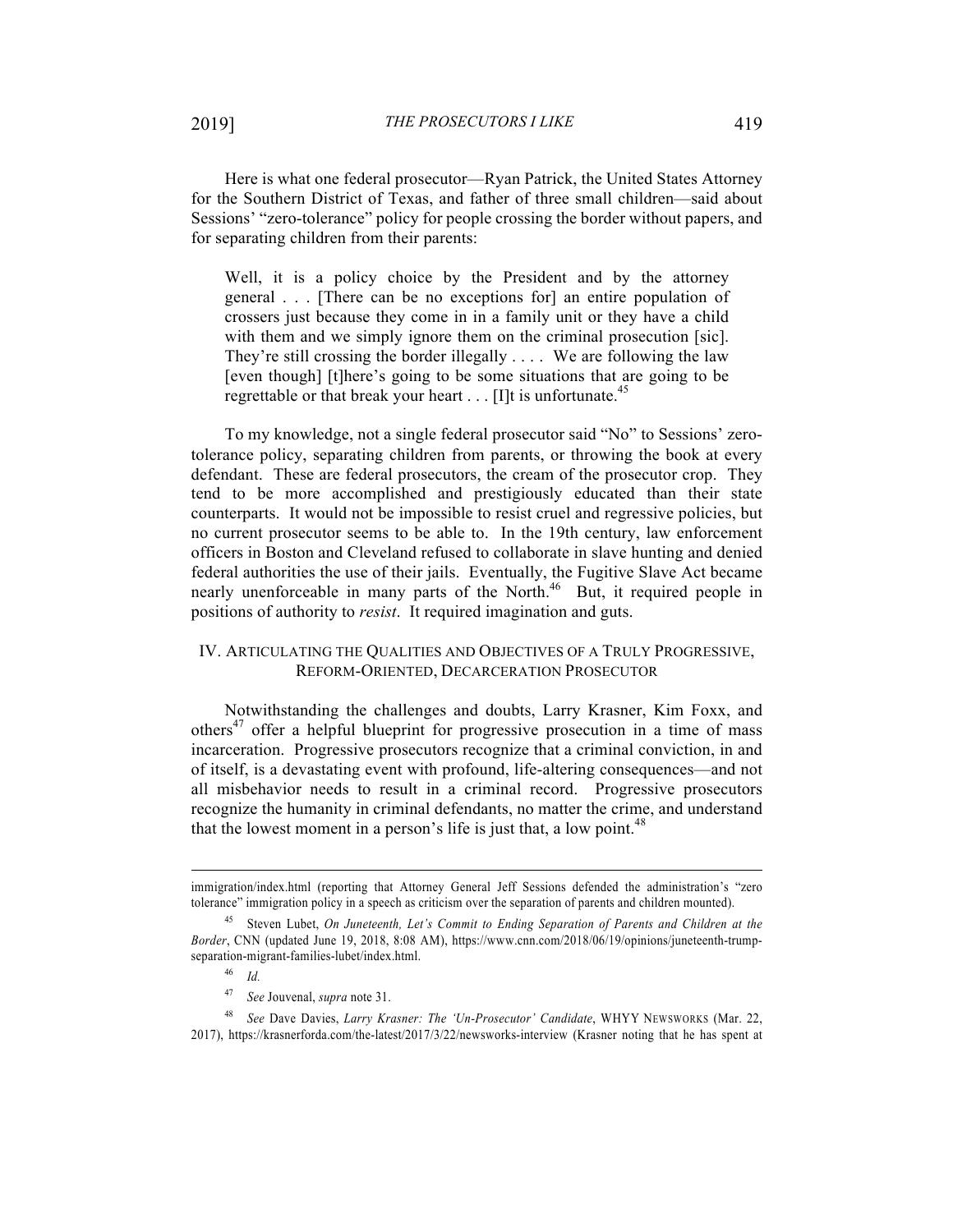Foxx tells the lawyers in her office not to focus on narrow legal questions or whether they can prove a charge, but instead on "the right outcome" in a particular case. 49 Krasner is more ambitious. He wants to change the prosecutorial culture that regards criminal justice as "sport," requiring prosecutors to bring every case they can, seek the most serious charge, and obtain the longest sentence.<sup>50</sup> The point, Krasner says, "is that you can make charging decisions differently and avoid doing as much damage [to] the city's poor and the public treasury as the current system  $does.$ <sup>51</sup>

Though it is nearly impossible to articulate what I mean by this, the idea of "character" is also an essential quality. Humility is key. A thoughtful, progressive prosecutor understands that he or she is entrusted with an enormous amount of power—who will go to jail and who will not—in the face of enormous complexity. Criminal cases are seldom clear-cut, no matter how simple they may appear. Poverty and disadvantage are complicated. No prosecutor, no matter how seasoned or smart, is infallible. Prosecutors are mere mortals, like the rest of us.

A progressive prosecutor has to be able to withstand the pressure of law enforcement culture—from police unions, individual police officers, other conventional prosecutors, and some judges—in order to achieve real reform. Prosecution, like criminal defense, is not a popularity contest.

Progressive prosecutors have a compelling criminal justice reform narrative that needs to be told often and well. This is the way to beat back the prevailing narrative of incarceration as the answer to every social problem. It has been nearly two hundred years since French diplomat and historian, Alexis de Tocqueville, toured American penitentiaries and exalted our enlightened approach to criminal punishment. "In no country is criminal justice administered with more mildness than in the United States," he wrote in *Democracy in America*. 52 Now, far from serving as a model, the United States is a shameful, cautionary tale.

The hallmarks of progressive reform have been oft-stated<sup>53</sup>: refusing to seek the death penalty; abolishing or significantly limiting reliance on bail; instituting appropriately liberal disclosure and *Brady* practices; declining criminal charges in minor cases and/or employing restorative justice techniques in appropriate cases; promoting treatment and rehabilitation over punishment alone; providing training

52 ALEXIS DE TOCQUEVILLE, DEMOCRACY IN AMERICA (1835), *available at*  http://www.gutenberg.org/files/816/816-h/816-h.htm.

53 *See generally* David Alan Sklansky, *The Progressive Prosecutor's Handbook*, 50 U.C. DAVIS L. REV. ONLINE 25 (2017) (offering suggestions for progressive prosecutors); *see also* Henry Gass, *Meet a New Breed of Prosecutor*, CHRISTIAN SCI. MONITOR (July 17, 2017), https://www.csmonitor.com/USA/Justice/2017/0717/Meeta-new-breed-of-prosecutor (discussing the election of progressive prosecutors in various parts of the country).

least a year of his life meeting with criminal defendants in jail, giving him a better understanding than most prosecutors).

<sup>49</sup> Crepeau, *supra* note 33.

<sup>50</sup> Davies, *supra* note 48 (Krasner stating that when he's DA, prosecutors will decline to prosecute more cases and handle others differently).

<sup>51</sup> *Id.*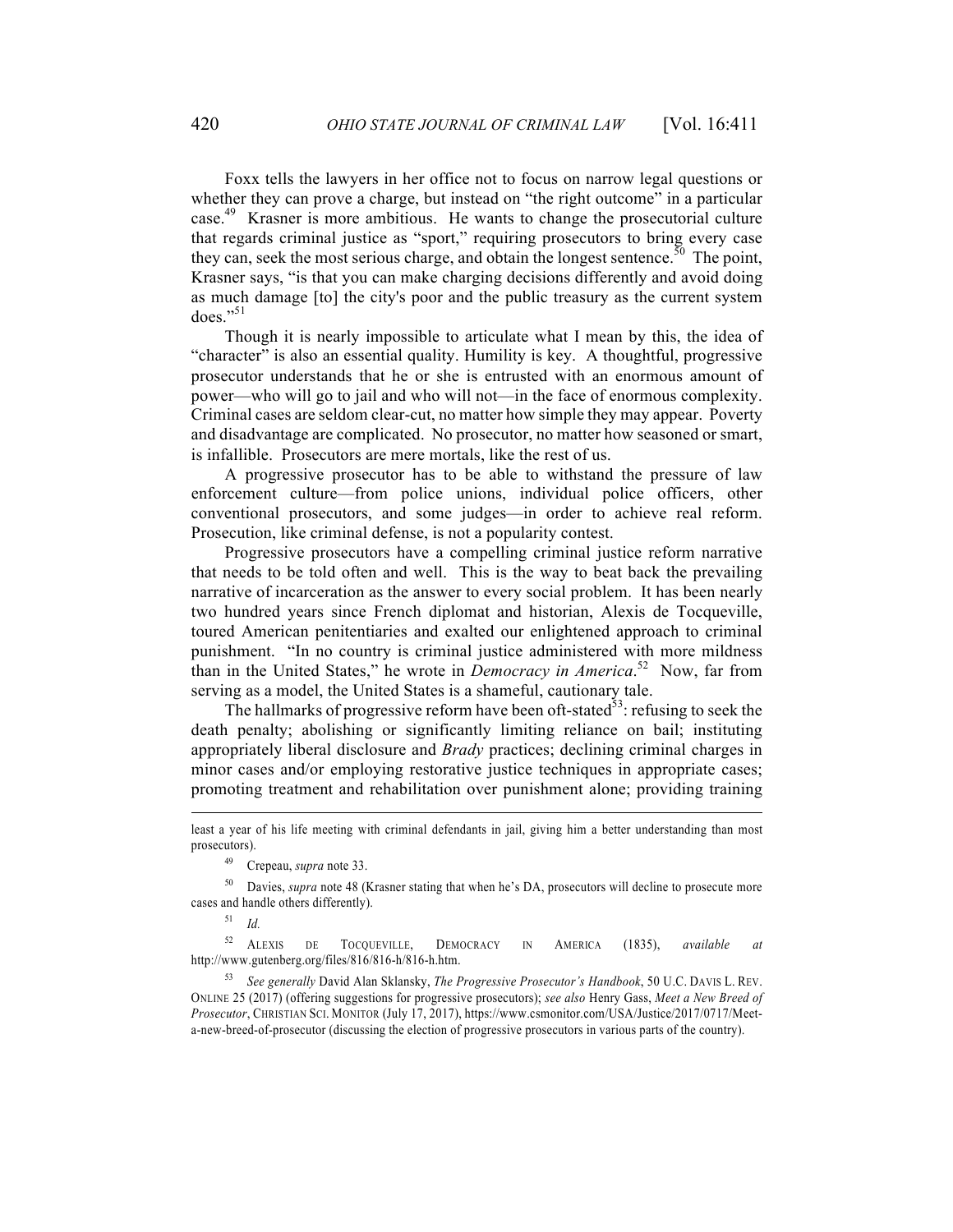on implicit bias and being transparent about race-related decision-making; instituting hiring and promotion standards that emphasize fairness, restraint, compassion, and humility over winning at all costs; instituting a rigorous and independent conviction integrity unit; and adjusting practices to avoid putting noncitizens at risk of deportation.

Larry Krasner and other progressive prosecutors committed to making a significant change in our criminal justice system are prosecutors I "like." More and more of these prosecutors might be coming.<sup>54</sup> But they will need to do more than tattoo the words "Not Guilty" across their chest to get the job done. 55 Time will tell whether these are real change agents or not.

## V. CONCLUSION

The prosecutors I like include the chief of the child abuse unit in Philadelphia who thought twice about a questionable shaken baby syndrome case and decided to reinvestigate the case rather than offer a misdemeanor as the line prosecutor had proposed; the federal prosecutor in DC who joined my motion for modification of an outrageously harsh sentence imposed by an irrational judge on a young man who had committed a serious crime, but was not irredeemable; the line prosecutor in Boston who believed in "open file discovery" even though his office did not; and the many prosecutors in various jurisdictions against whom I have tried cases who are excellent trial lawyers and yet straightforward and fair. I am not so hostile that I cannot acknowledge these more ordinary, yet honorable, prosecutors.

Nonetheless, the reason this is a short essay is because, in my experience, even these kinds of "good prosecutors" are not the norm.

Again, my hope is that Larry Krasner becomes a national leader. To my prosecution-minded students, I say, *By all means go to Philly*. Use what you have learned in a criminal defense clinic to be a kinder, more humane prosecutor. Not everyone has the "peculiar mind-set, heart-set, soul-set" to be a defender.<sup>56</sup> We need prosecutors of conscience who understand the enormous power they wield and will use their power wisely.

<sup>54</sup> *Prosecutors Step into the Spotlight of Justice Reform*, VERA INSTITUTE OF JUSTICE (2017), https://www.vera.org/state-of-justice-reform/2017/the-state-of-prosecution (discussing the "small but significant cohort of reform-minded prosecutors" in jurisdictions around the country who have promised to reduce incarceration, reform bail practices, and institute other reforms, and who are working with progressive think tanks such as the Institute for Innovation in Prosecution at John Jay College of Criminal Justice and Fair and Justice Prosecution).

<sup>55</sup> *See* Timothy Bella, *The Most Unlikely D.A. in America*, POLITICO (May 6, 2018), https://www.politico.com/magazine/story/2018/05/06/most-unlikely-district-attorney-in-america-mark-gonzalez-218322 (reporting about Mark Gonzalez, chief prosecutor of Nueces County, Texas, who was a criminal defense lawyer and motorcycle club member before successfully running for DA, and has a Not Guilty tattoo inked across his chest).

<sup>56</sup> Barbara Allen Babcock, *Defending the Guilty*, 32 CLEV. ST. L. REV. 175, 175 (1983–1984).